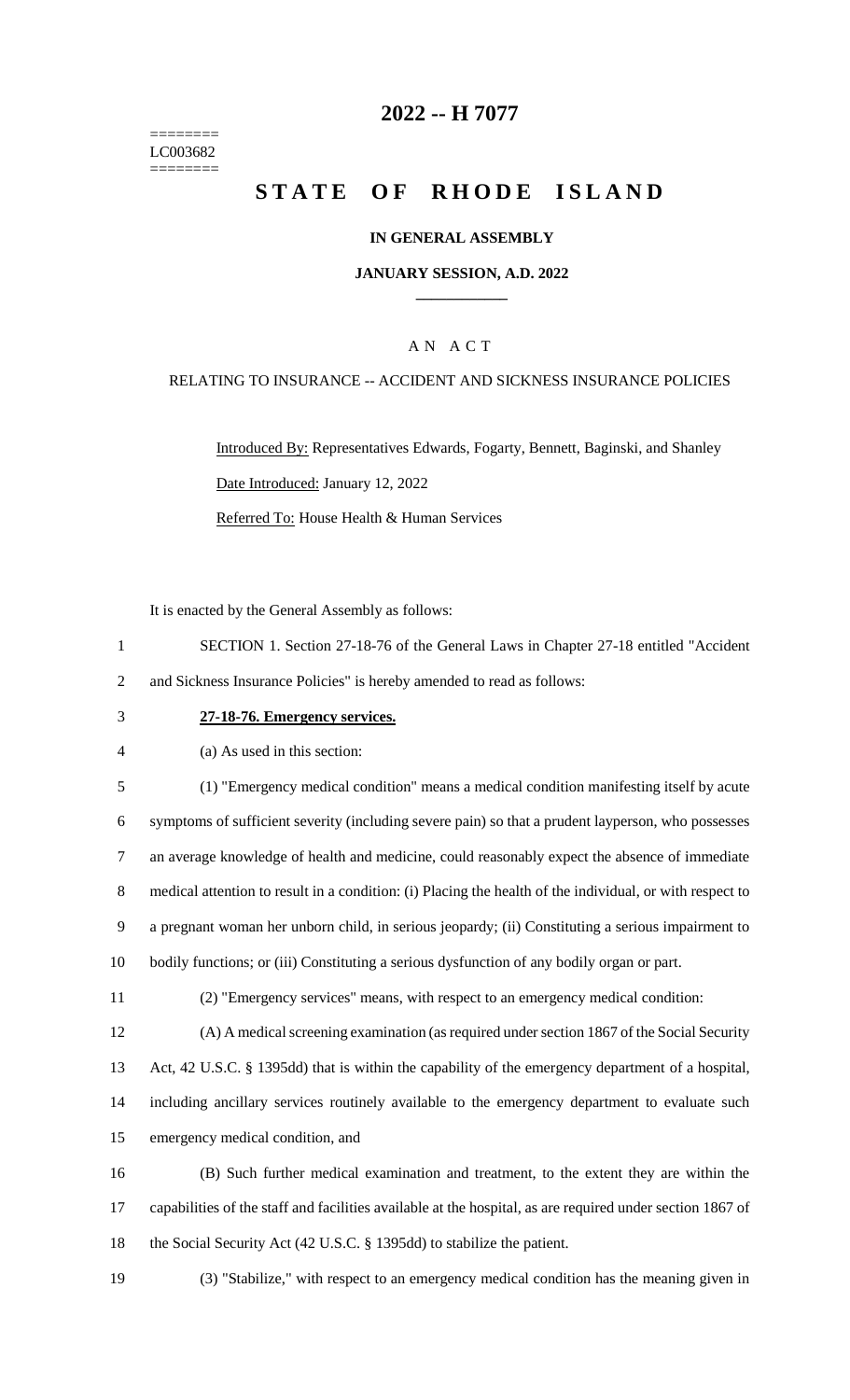§ 1867(e)(3) of the Social Security Act (42 U.S.C. § 1395dd(e)(3)).

- (b) If a health insurance carrier offering health insurance coverage provides any benefits with respect to services in an emergency department of a hospital, the carrier must cover emergency services in compliance with this section.
- (c) A health insurance carrier shall provide coverage for emergency services in the following manner:
- (1) Without the need for any prior authorization determination, even if the emergency services are provided on an out-of-network basis;
- (2) Without regard to whether the healthcare provider furnishing the emergency services is a participating network provider with respect to the services;
- (3) If the emergency services are provided out of network, without imposing any administrative requirement or limitation on coverage that is more restrictive than the requirements or limitations that apply to emergency services received from in-network providers;
- (4) If the emergency services are provided out of network, by complying with the cost-sharing requirements of subsection (d) of this section; and
- (5) Without regard to any other term or condition of the coverage, other than:
- (A) The exclusion of or coordination of benefits;

(B) An affiliation or waiting period permitted under part 7 of federal ERISA, part A of title

- XXVII of the federal PHS Act, or chapter 100 of the federal Internal Revenue Code; or
- 20 (C) Applicable cost-sharing.

 (d)(1) Any cost-sharing requirement expressed as a copayment amount or coinsurance rate imposed with respect to a participant or beneficiary for out-of-network emergency services cannot exceed the cost-sharing requirement imposed with respect to a participant or beneficiary if the 24 services were provided in-network; provided, however, that a participant or beneficiary may be 25 required to pay, in addition to the in-network cost-sharing, the excess of the amount the out-of-26 network provider charges over the amount the health insurance carrier is required to pay under 27 subdivision (1) of this subsection shall incur no greater out-of-pocket costs for the emergency services than the participant or beneficiary would have incurred with an in-network provider other 29 than the in-network cost sharing. A health insurance carrier complies with the requirements of this subsection if it provides benefits with respect to an emergency service in an amount equal to the greatest of the three amounts specified in subdivisions (A), (B), and (C) of this subdivision (1) (which are adjusted for in-network cost-sharing requirements).

 (A) The amount negotiated with in-network providers for the emergency service furnished, excluding any in-network copayment or coinsurance imposed with respect to the participant or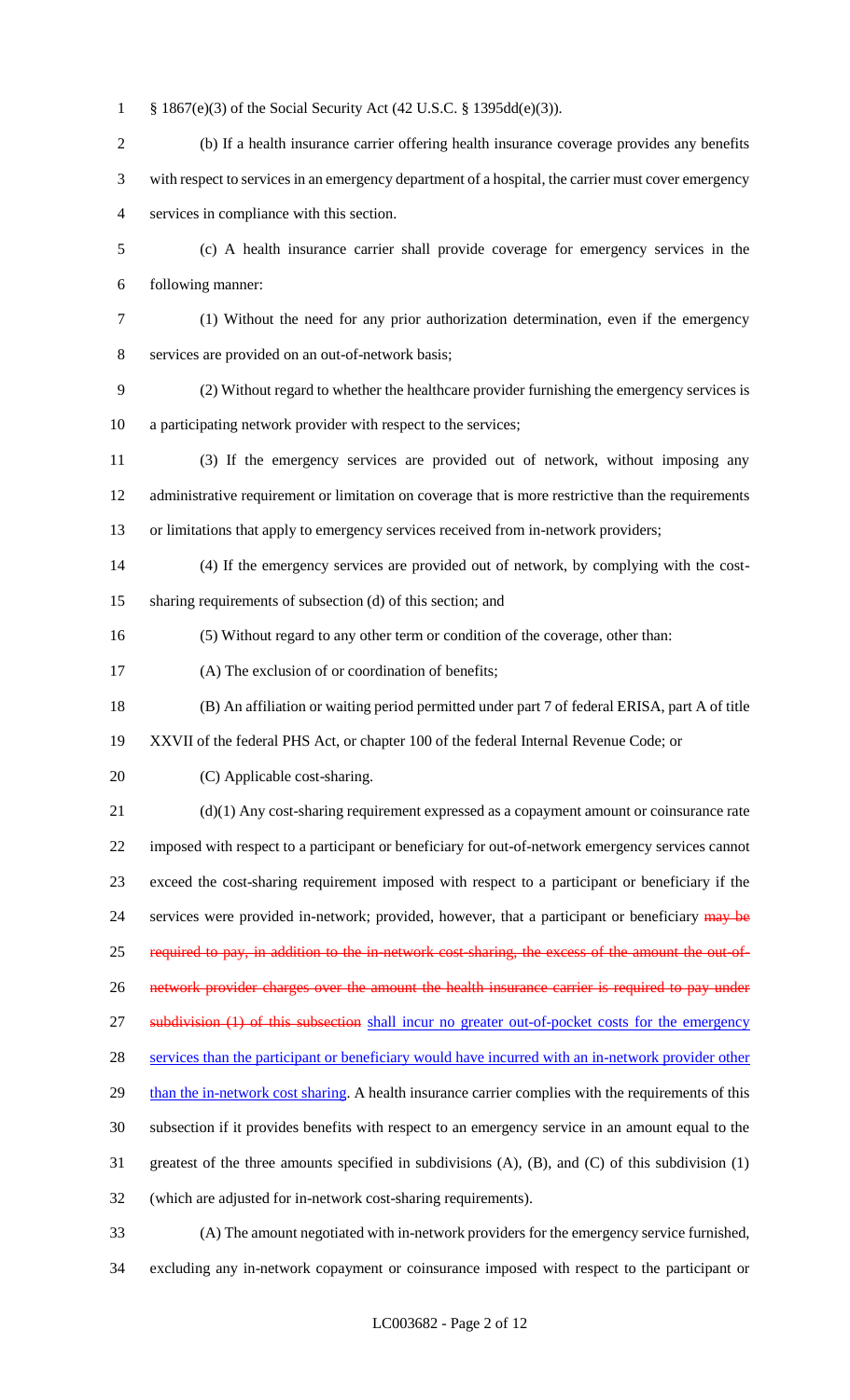beneficiary. If there is more than one amount negotiated with in-network providers for the emergency service, the amount described under this subdivision (A) is the median of these amounts, excluding any in-network copayment or coinsurance imposed with respect to the participant or beneficiary. In determining the median described in the preceding sentence, the amount negotiated with each in-network provider is treated as a separate amount (even if the same amount is paid to more than one provider). If there is no per-service amount negotiated with in-network providers (such as under a capitation or other similar payment arrangement), the amount under this subdivision (A) is disregarded.

 (B) The amount for the emergency service shall be calculated using the same method the plan generally uses to determine payments for out-of-network services (such as the usual, customary, and reasonable amount), excluding any in-network copayment or coinsurance imposed with respect to the participant or beneficiary. The amount in this subdivision (B) is determined without reduction for out-of-network cost-sharing that generally applies under the plan or health insurance coverage with respect to out-of-network services.

 (C) The amount that would be paid under Medicare (part A or part B of title XVIII of the Social Security Act, 42 U.S.C. § 1395 et seq.) for the emergency service, excluding any in-network copayment or coinsurance imposed with respect to the participant or beneficiary.

 (2) Any cost-sharing requirement other than a copayment or coinsurance requirement (such as a deductible or out-of-pocket maximum) may be imposed with respect to emergency services provided out of network if the cost-sharing requirement generally applies to out-of-network benefits. A deductible may be imposed with respect to out-of-network emergency services only as part of a deductible that generally applies to out-of-network benefits. If an out-of-pocket maximum generally applies to out-of-network benefits, that out-of-pocket maximum must apply to out-of-network emergency services.

 (e) The provisions of this section apply for plan years beginning on or after September 23, 2010.

 (f) This section shall not apply to grandfathered health plans. This section shall not apply to insurance coverage providing benefits for: (1) hospital confinement indemnity; (2) disability income; (3) accident only; (4) long term care; (5) Medicare supplement; (6) limited benefit health; (7) specified disease indemnity; (8) sickness or bodily injury or death by accident or both; and (9) other limited benefit policies.

 SECTION 2. Section 27-19-66 of the General Laws in Chapter 27-19 entitled "Nonprofit Hospital Service Corporations" is hereby amended to read as follows:

**27-19-66. Emergency services.**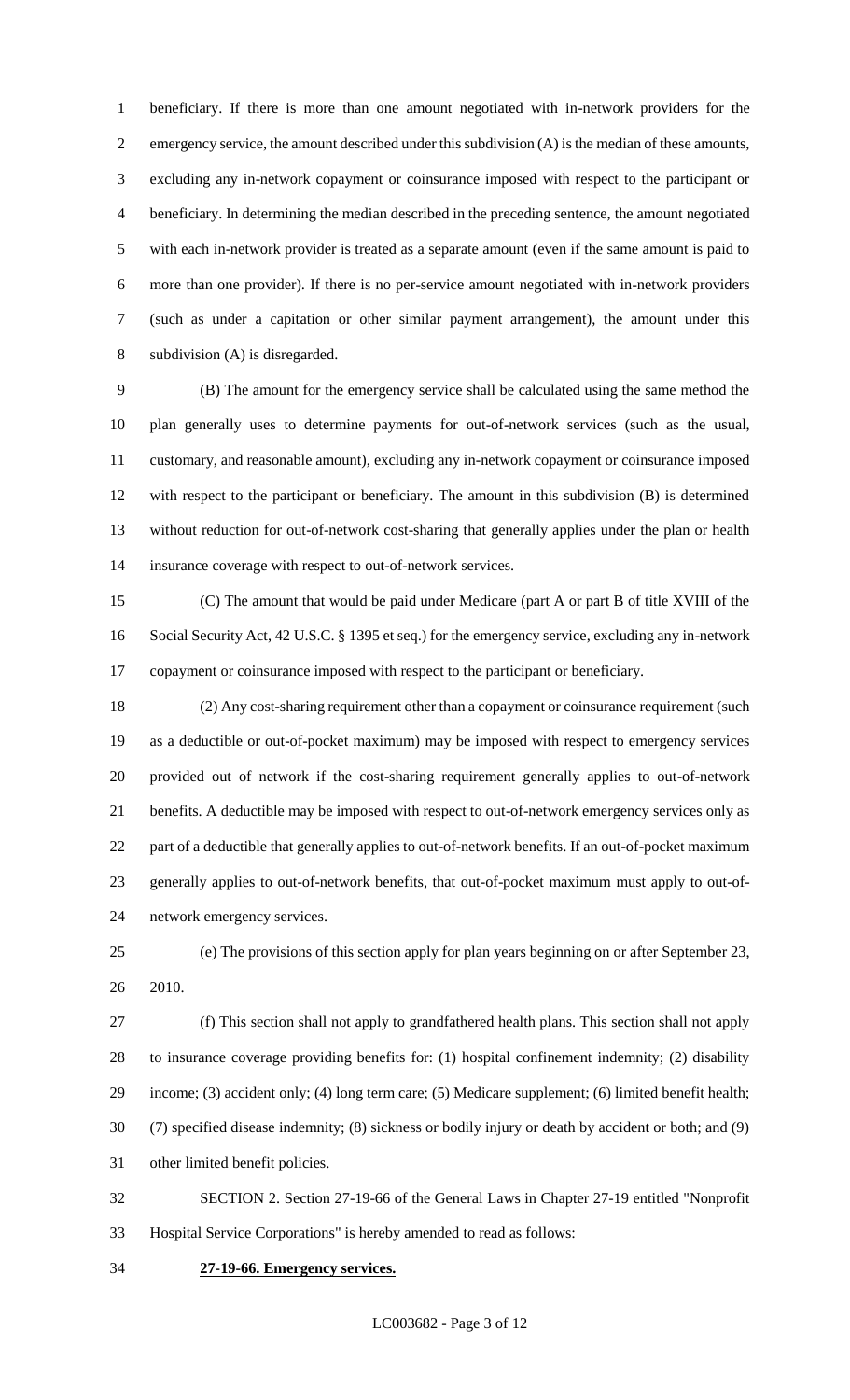(a) As used in this section:

| $\overline{2}$ | (1) "Emergency medical condition" means a medical condition manifesting itself by acute                   |
|----------------|-----------------------------------------------------------------------------------------------------------|
| 3              | symptoms of sufficient severity (including severe pain) so that a prudent layperson, who possesses        |
| $\overline{4}$ | an average knowledge of health and medicine, could reasonably expect the absence of immediate             |
| 5              | medical attention to result in a condition: (i) Placing the health of the individual, or with respect to  |
| 6              | a pregnant woman her unborn child, in serious jeopardy; (ii) Constituting a serious impairment to         |
| $\tau$         | bodily functions; or (iii) Constituting a serious dysfunction of any bodily organ or part.                |
| $8\,$          | (2) "Emergency services" means, with respect to an emergency medical condition:                           |
| 9              | (A) A medical screening examination (as required under section 1867 of the Social Security                |
| 10             | Act, 42 U.S.C. § 1395dd) that is within the capability of the emergency department of a hospital,         |
| 11             | including ancillary services routinely available to the emergency department to evaluate such             |
| 12             | emergency medical condition, and                                                                          |
| 13             | (B) Such further medical examination and treatment, to the extent they are within the                     |
| 14             | capabilities of the staff and facilities available at the hospital, as are required under section 1867 of |
| 15             | the Social Security Act (42 U.S.C. § 1395dd) to stabilize the patient.                                    |
| 16             | (3) "Stabilize," with respect to an emergency medical condition has the meaning given in                  |
| 17             | section $1867(e)(3)$ of the Social Security Act (42 U.S.C. § 1395dd(e)(3)).                               |
| 18             | (b) If a nonprofit hospital service corporation provides any benefits to subscribers with                 |
| 19             | respect to services in an emergency department of a hospital, the plan must cover emergency               |
| 20             | services consistent with the rules of this section.                                                       |
| 21             | (c) A nonprofit hospital service corporation shall provide coverage for emergency services                |
| 22             | in the following manner:                                                                                  |
| 23             | (1) Without the need for any prior authorization determination, even if the emergency                     |
| 24             | services are provided on an out-of-network basis;                                                         |
| 25             | (2) Without regard to whether the healthcare provider furnishing the emergency services is                |
| 26             | a participating network provider with respect to the services;                                            |
| 27             | (3) If the emergency services are provided out of network, without imposing any                           |
| 28             | administrative requirement or limitation on coverage that is more restrictive than the requirements       |
| 29             | or limitations that apply to emergency services received from in-network providers;                       |
| 30             | (4) If the emergency services are provided out of network, by complying with the cost-                    |
| 31             | sharing requirements of subsection (d) of this section; and                                               |
| 32             | (5) Without regard to any other term or condition of the coverage, other than:                            |
| 33             | (A) The exclusion of or coordination of benefits;                                                         |
| 34             | (B) An affiliation or waiting period permitted under part 7 of federal ERISA, part A of title             |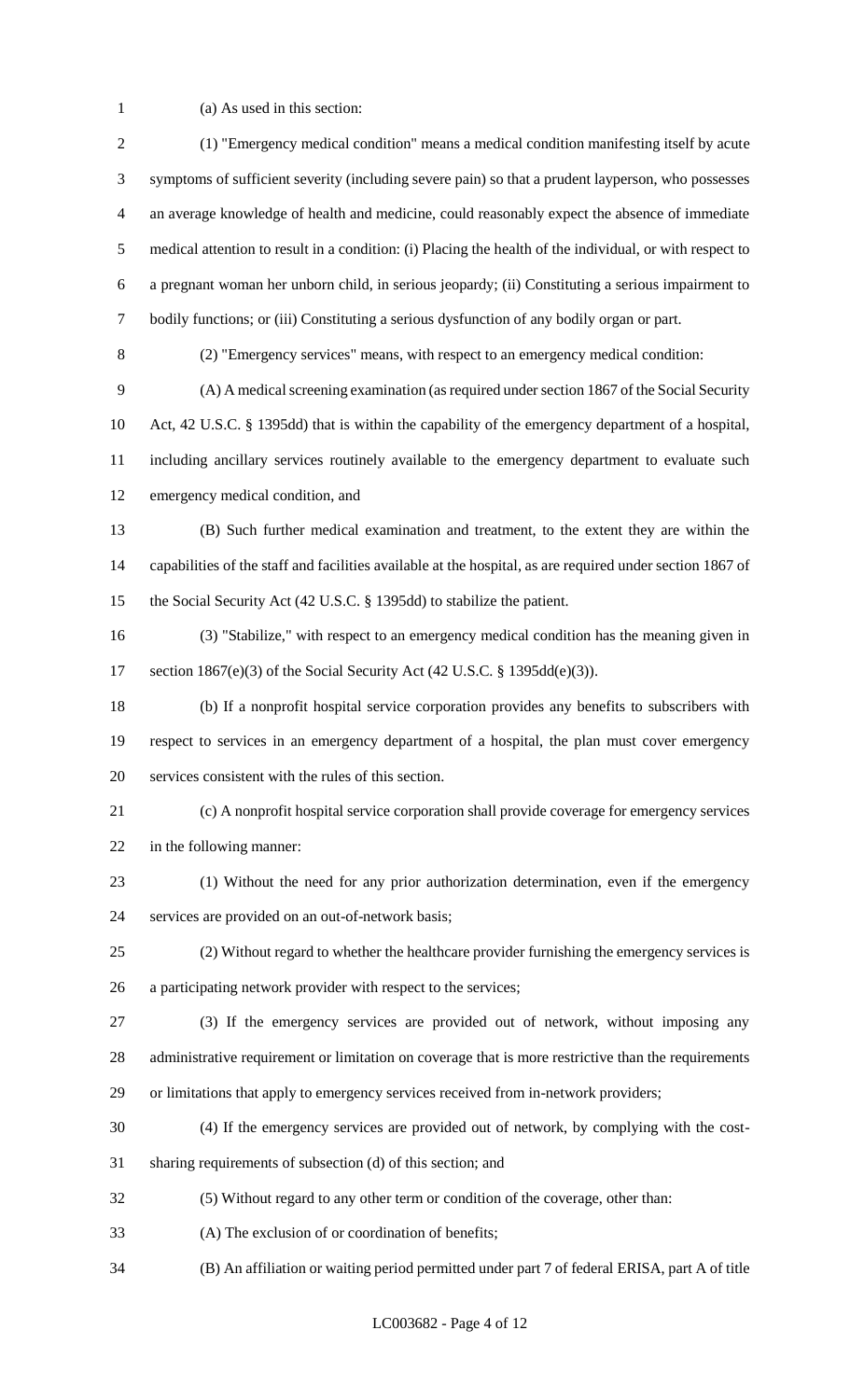XXVII of the federal PHS Act, or chapter 100 of the federal Internal Revenue Code; or

(C) Applicable cost sharing.

 (d)(1) Any cost-sharing requirement expressed as a copayment amount or coinsurance rate imposed with respect to a participant or beneficiary for out-of-network emergency services cannot exceed the cost-sharing requirement imposed with respect to a participant or beneficiary if the 6 services were provided in-network. However, a participant or beneficiary may be required to pay, in addition to the in-network cost sharing, the excess of the amount the out-of-network provider 8 charges over the amount the plan or health insurance carrier is required to pay under subdivision (1) of this subsection shall incur no greater out-of-pocket costs for the emergency services than the 10 participant or beneficiary would have incurred with an in-network provider other than the in-11 network cost sharing. A group health plan or health insurance carrier complies with the requirements of this subsection if it provides benefits with respect to an emergency service in an amount equal to the greatest of the three amounts specified in subdivisions (A), (B), and (C) of this subdivision (1) (which are adjusted for in-network cost-sharing requirements).

 (A) The amount negotiated with in-network providers for the emergency service furnished, excluding any in-network copayment or coinsurance imposed with respect to the participant or beneficiary. If there is more than one amount negotiated with in-network providers for the 18 emergency service, the amount described under this subdivision (A) is the median of these amounts, excluding any in-network copayment or coinsurance imposed with respect to the participant or beneficiary. In determining the median described in the preceding sentence, the amount negotiated with each in-network provider is treated as a separate amount (even if the same amount is paid to more than one provider). If there is no per-service amount negotiated with in-network providers (such as under a capitation or other similar payment arrangement), the amount under this subdivision (A) is disregarded.

 (B) The amount for the emergency service shall be calculated using the same method the plan generally uses to determine payments for out-of-network services (such as the usual, customary, and reasonable amount), excluding any in-network copayment or coinsurance imposed with respect to the participant or beneficiary. The amount in this subdivision (B) is determined without reduction for out-of-network cost sharing that generally applies under the plan or health insurance coverage with respect to out-of-network services. Thus, for example, if a plan generally pays seventy percent (70%) of the usual, customary, and reasonable amount for out-of-network services, the amount in this subdivision (B) for an emergency service is the total, that is, one hundred percent (100%), of the usual, customary, and reasonable amount for the service, not reduced by the thirty percent (30%) coinsurance that would generally apply to out-of-network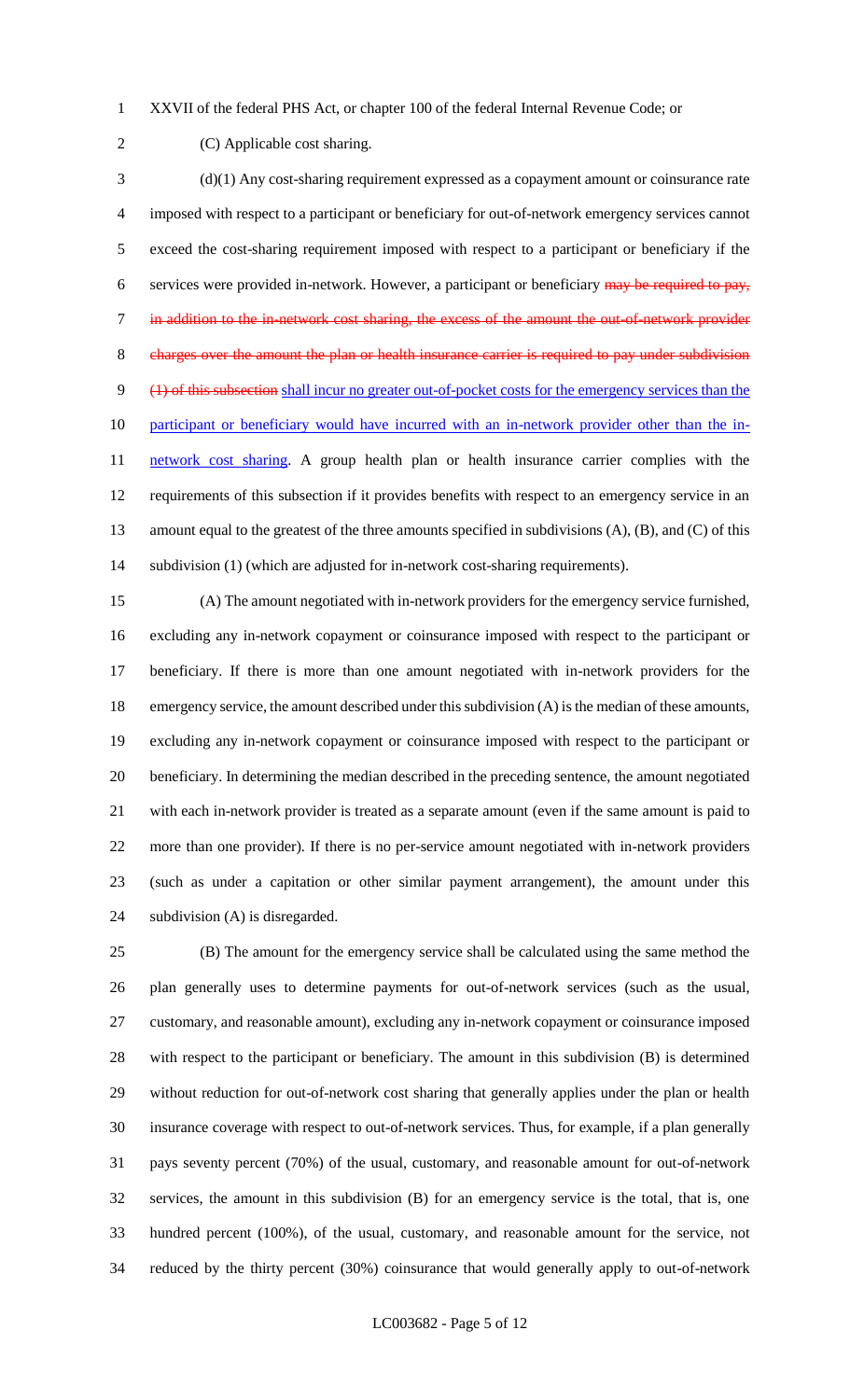services (but reduced by the in-network copayment or coinsurance that the individual would be responsible for if the emergency service had been provided in-network).

 (C) The amount that would be paid under Medicare (part A or part B of title XVIII of the Social Security Act, 42 U.S.C. § 1395 et seq.) for the emergency service, excluding any in-network copayment or coinsurance imposed with respect to the participant or beneficiary.

- (2) Any cost-sharing requirement other than a copayment or coinsurance requirement (such as a deductible or out-of-pocket maximum) may be imposed with respect to emergency services provided out of network if the cost-sharing requirement generally applies to out-of-network benefits. A deductible may be imposed with respect to out-of-network emergency services only as part of a deductible that generally applies to out-of-network benefits. If an out-of-pocket maximum generally applies to out-of-network benefits, that out-of-pocket maximum must apply to out-of-network emergency services.
- (e) The provisions of this section apply for plan years beginning on or after September 23, 2010.
- (f) This section shall not apply to insurance coverage providing benefits for: (1) Hospital 16 confinement indemnity; (2) Disability income; (3) Accident only; (4) Long-term care; (5) Medicare supplement; (6) Limited benefit health; (7) Specified disease indemnity; (8) Sickness or bodily injury or death by accident or both; and (9) Other limited benefit policies.
- SECTION 3. Section 27-20-62 of the General Laws in Chapter 27-20 entitled "Nonprofit Medical Service Corporations" is hereby amended to read as follows:
- 

### **27-20-62. Emergency services.**

(a) As used in this section:

 (1) "Emergency medical condition" means a medical condition manifesting itself by acute symptoms of sufficient severity (including severe pain) so that a prudent layperson, who possesses an average knowledge of health and medicine, could reasonably expect the absence of immediate medical attention to result in a condition: (i) Placing the health of the individual, or with respect to a pregnant woman her unborn child, in serious jeopardy; (ii) Constituting a serious impairment to bodily functions; or (iii) Constituting a serious dysfunction of any bodily organ or part.

(2) "Emergency services" means, with respect to an emergency medical condition:

 (A) A medical screening examination (as required under section 1867 of the Social Security Act, 42 U.S.C. § 1395dd) that is within the capability of the emergency department of a hospital, including ancillary services routinely available to the emergency department to evaluate such emergency medical condition, and

(B) Such further medical examination and treatment, to the extent they are within the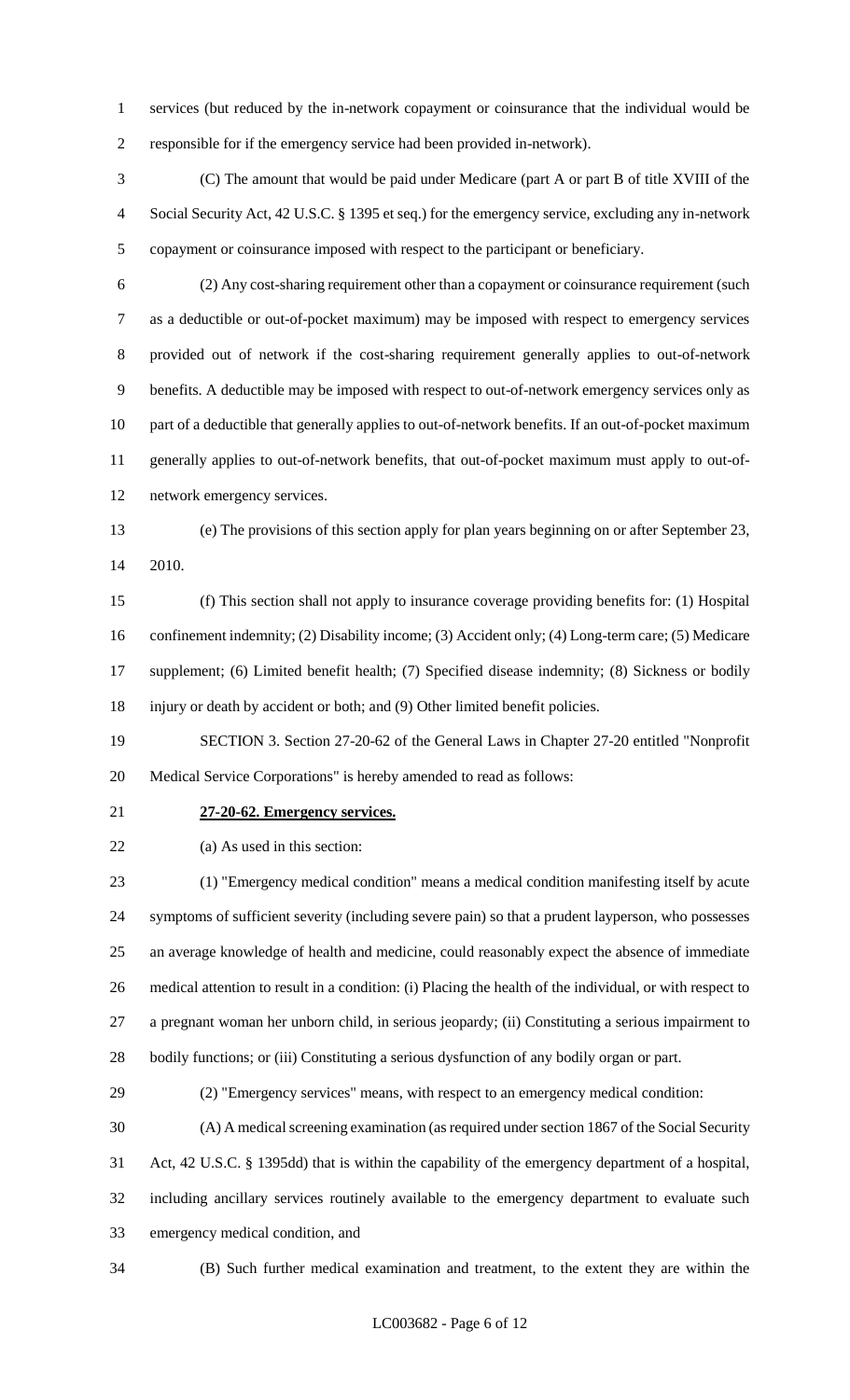capabilities of the staff and facilities available at the hospital, as are required under section 1867 of

the Social Security Act (42 U.S.C. § 1395dd) to stabilize the patient.

- (3) "Stabilize," with respect to an emergency medical condition has the meaning given in section 1867(e)(3) of the Social Security Act (42 U.S.C. § 1395dd(e)(3)).
- (b) If a nonprofit medical service corporation offering health insurance coverage provides any benefits with respect to services in an emergency department of a hospital, it must cover emergency services consistent with the rules of this section.
- 
- (c) A nonprofit medical service corporation shall provide coverage for emergency services in the following manner:
- (1) Without the need for any prior authorization determination, even if the emergency services are provided on an out-of-network basis;
- (2) Without regard to whether the healthcare provider furnishing the emergency services is a participating network provider with respect to the services;
- (3) If the emergency services are provided out of network, without imposing any administrative requirement or limitation on coverage that is more restrictive than the requirements
- or limitations that apply to emergency services received from in-network providers;
- (4) If the emergency services are provided out of network, by complying with the cost-
- sharing requirements of subsection (d) of this section; and
- (5) Without regard to any other term or condition of the coverage, other than:
- (A) The exclusion of or coordination of benefits;
- (B) An affiliation or waiting period permitted under part 7 of federal ERISA, part A of title
- XXVII of the federal PHS Act, or chapter 100 of the federal Internal Revenue Code; or
- (C) Applicable cost-sharing.
- (d)(1) Any cost-sharing requirement expressed as a copayment amount or coinsurance rate imposed with respect to a participant or beneficiary for out-of-network emergency services cannot exceed the cost-sharing requirement imposed with respect to a participant or beneficiary if the 27 services were provided in-network. However, a participant or beneficiary may be required to pay, 28 in addition to the in-network cost sharing, the excess of the amount the out-of-network provider 29 charges over the amount the plan or health insurance carrier is required to pay under subdivision (1) of this subsection shall incur no greater out-of-pocket costs for the emergency services than the participant or beneficiary would have incurred with an in-network provider other than the in- network cost sharing. A group health plan or health insurance carrier complies with the requirements of this subsection if it provides benefits with respect to an emergency service in an amount equal to the greatest of the three amounts specified in subdivisions (A), (B), and (C) of this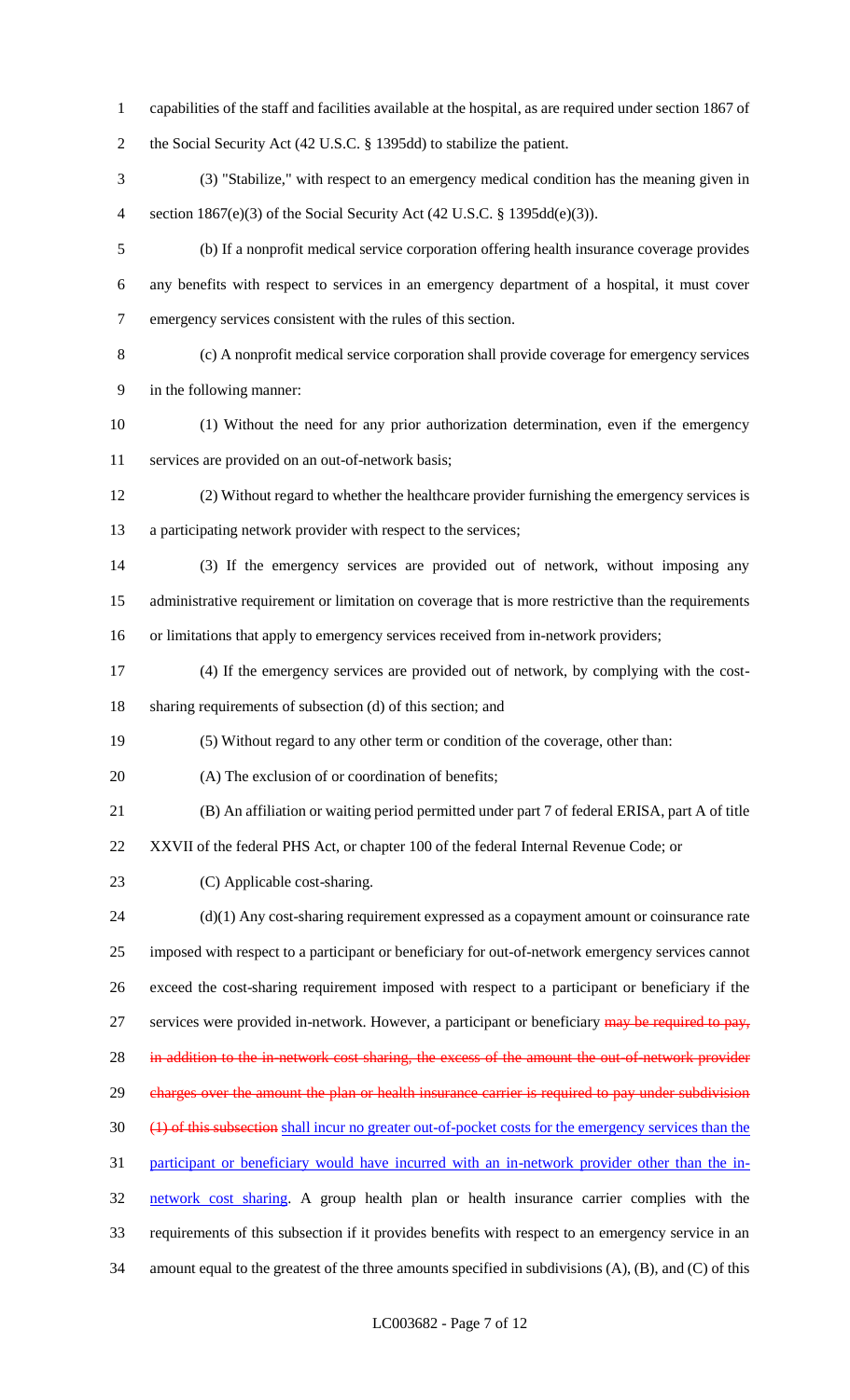subdivision (1) (which are adjusted for in-network cost-sharing requirements).

 (A) The amount negotiated with in-network providers for the emergency service furnished, excluding any in-network copayment or coinsurance imposed with respect to the participant or beneficiary. If there is more than one amount negotiated with in-network providers for the emergency service, the amount described under this subdivision (A) is the median of these amounts, excluding any in-network copayment or coinsurance imposed with respect to the participant or beneficiary. In determining the median described in the preceding sentence, the amount negotiated with each in-network provider is treated as a separate amount (even if the same amount is paid to more than one provider). If there is no per-service amount negotiated with in-network providers (such as under a capitation or other similar payment arrangement), the amount under this subdivision (A) is disregarded.

 (B) The amount for the emergency service shall be calculated using the same method the plan generally uses to determine payments for out-of-network services (such as the usual, customary, and reasonable amount), excluding any in-network copayment or coinsurance imposed with respect to the participant or beneficiary. The amount in this subdivision (B) is determined without reduction for out-of-network cost-sharing that generally applies under the plan or health insurance coverage with respect to out-of-network services.

 (C) The amount that would be paid under Medicare (part A or part B of title XVIII of the Social Security Act, 42 U.S.C. § 1395 et seq.) for the emergency service, excluding any in-network copayment or coinsurance imposed with respect to the participant or beneficiary.

 (2) Any cost-sharing requirement other than a copayment or coinsurance requirement (such as a deductible or out-of-pocket maximum) may be imposed with respect to emergency services provided out of network if the cost-sharing requirement generally applies to out-of-network benefits. A deductible may be imposed with respect to out-of-network emergency services only as part of a deductible that generally applies to out-of-network benefits. If an out-of-pocket maximum generally applies to out-of-network benefits, that out-of-pocket maximum must apply to out-of-network emergency services.

 (f) The provisions of this section shall apply to grandfathered health plans. This section shall not apply to insurance coverage providing benefits for: (1) Hospital confinement indemnity; (2) Disability income; (3) Accident only; (4) Long-term care; (5) Medicare supplement; (6) Limited benefit health; (7) Specified disease indemnity; (8) Sickness or bodily injury or death by accident or both; and (9) Other limited benefit policies.

 SECTION 4. Section 27-41-79 of the General Laws in Chapter 27-41 entitled "Health Maintenance Organizations" is hereby amended to read as follows: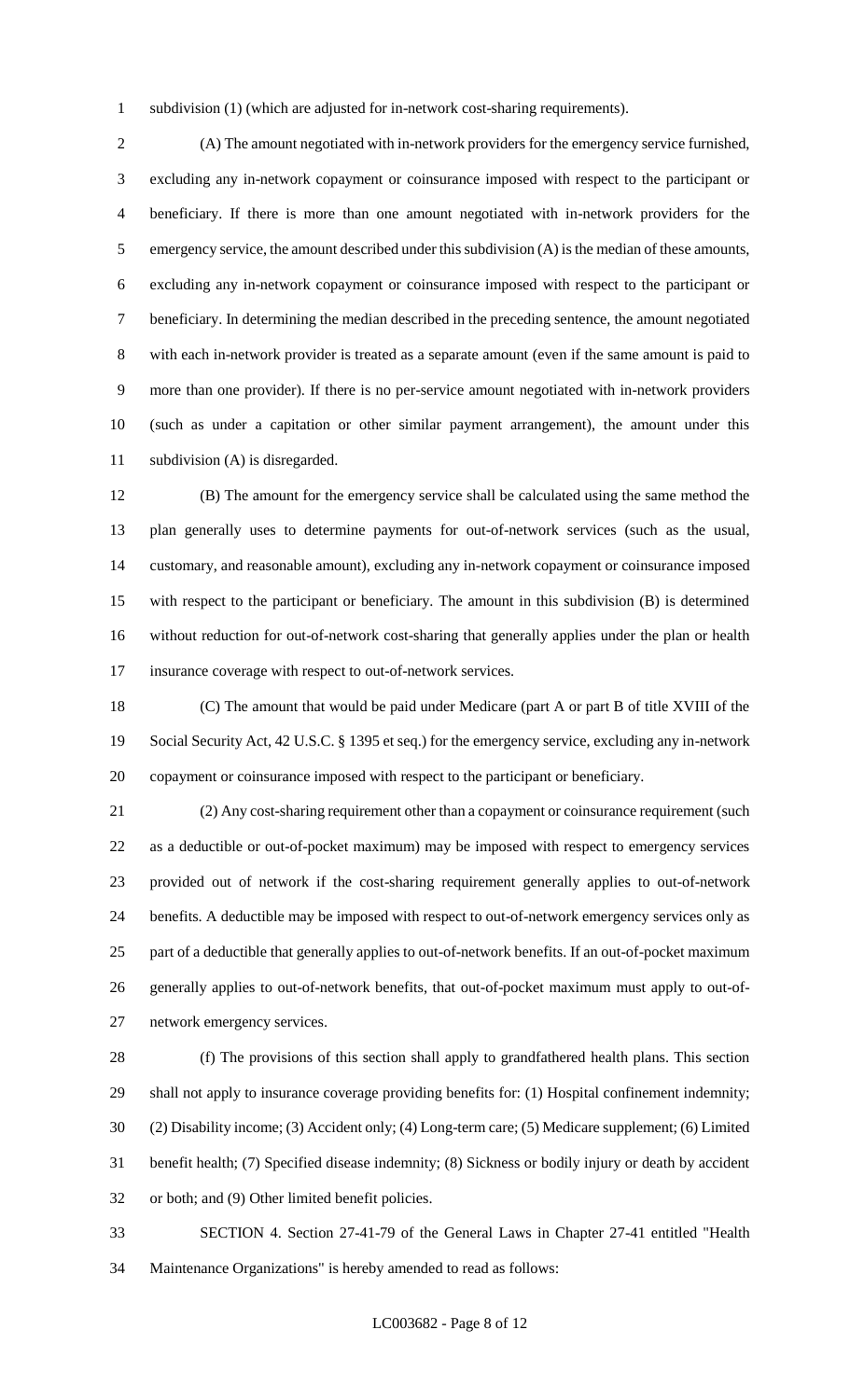# **27-41-79. Emergency services.**

| $\overline{2}$ | (a) As used in this section:                                                                              |
|----------------|-----------------------------------------------------------------------------------------------------------|
| 3              | (1) "Emergency medical condition" means a medical condition manifesting itself by acute                   |
| 4              | symptoms of sufficient severity (including severe pain) so that a prudent layperson, who possesses        |
| 5              | an average knowledge of health and medicine, could reasonably expect the absence of immediate             |
| 6              | medical attention to result in a condition: (i) Placing the health of the individual, or with respect to  |
| 7              | a pregnant woman her unborn child in serious jeopardy; (ii) Constituting a serious impairment to          |
| 8              | bodily functions; or (iii) Constituting a serious dysfunction of any bodily organ or part.                |
| 9              | (2) "Emergency services" means, with respect to an emergency medical condition:                           |
| 10             | (A) A medical screening examination (as required under section 1867 of the Social Security                |
| 11             | Act, 42 U.S.C. § 1395dd) that is within the capability of the emergency department of a hospital,         |
| 12             | including ancillary services routinely available to the emergency department to evaluate such             |
| 13             | emergency medical condition, and                                                                          |
| 14             | (B) Such further medical examination and treatment, to the extent they are within the                     |
| 15             | capabilities of the staff and facilities available at the hospital, as are required under section 1867 of |
| 16             | the Social Security Act (42 U.S.C. § 1395dd) to stabilize the patient.                                    |
| 17             | (3) "Stabilize," with respect to an emergency medical condition has the meaning given in                  |
| 18             | section $1867(e)(3)$ of the Social Security Act (42 U.S.C. § 1395dd(e)(3)).                               |
| 19             | (b) If a health maintenance organization offering group health insurance coverage provides                |
| 20             | any benefits with respect to services in an emergency department of a hospital, it must cover             |
| 21             | emergency services consistent with the rules of this section.                                             |
| 22             | (c) A health maintenance organization shall provide coverage for emergency services in                    |
| 23             | the following manner:                                                                                     |
| 24             | (1) Without the need for any prior authorization determination, even if the emergency                     |
| 25             | services are provided on an out-of-network basis;                                                         |
| 26             | (2) Without regard to whether the healthcare provider furnishing the emergency services is                |
| 27             | a participating network provider with respect to the services;                                            |
| 28             | (3) If the emergency services are provided out of network, without imposing any                           |
| 29             | administrative requirement or limitation on coverage that is more restrictive than the requirements       |
| 30             | or limitations that apply to emergency services received from in-network providers;                       |
| 31             | (4) If the emergency services are provided out of network, by complying with the cost-                    |
| 32             | sharing requirements of subsection (d) of this section; and                                               |
| 33             | (5) Without regard to any other term or condition of the coverage, other than:                            |
| 34             | (A) The exclusion of or coordination of benefits;                                                         |
|                |                                                                                                           |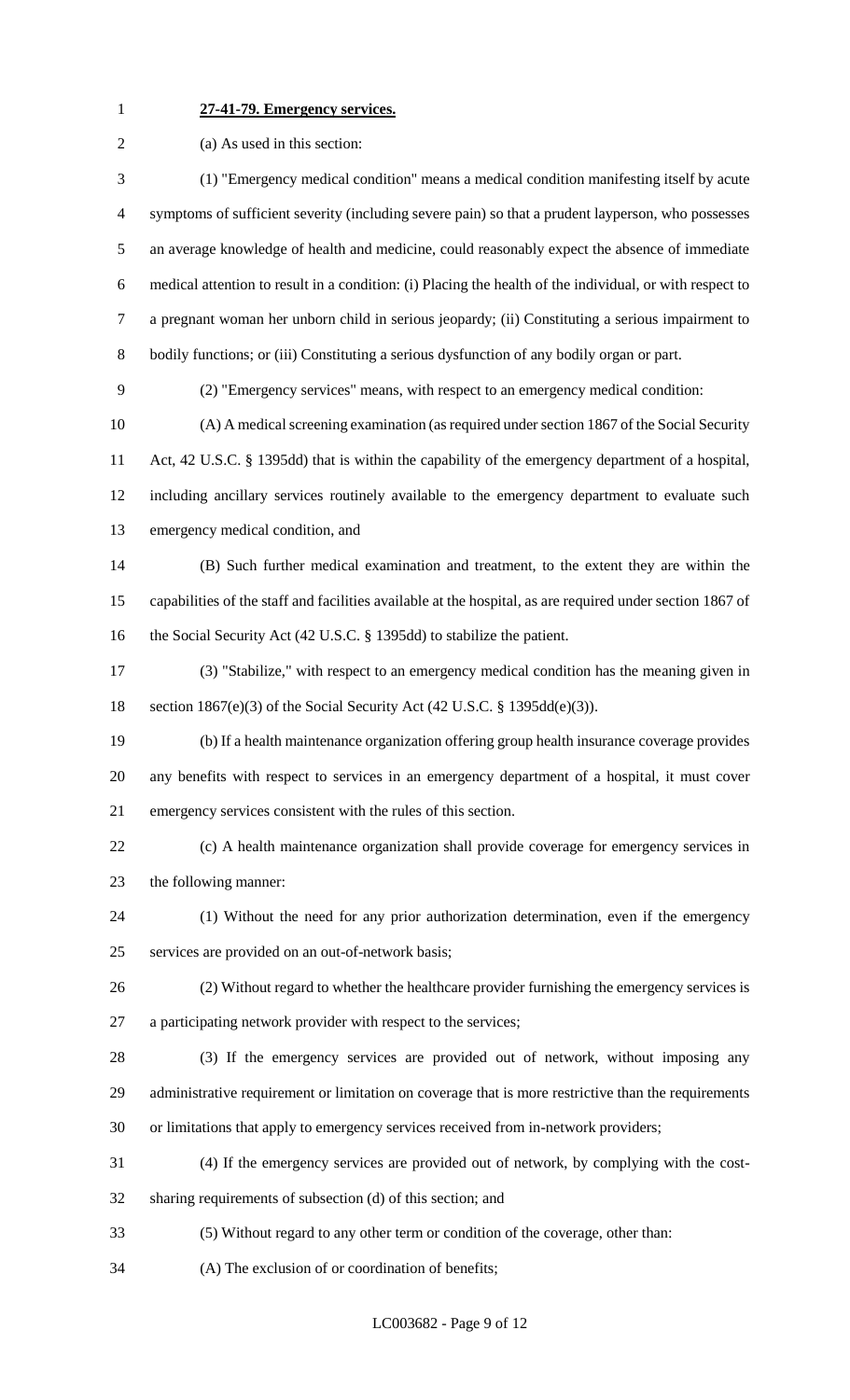(B) An affiliation or waiting period permitted under part 7 of federal ERISA, part A of title

XXVII of the federal PHS Act, or chapter 100 of the federal Internal Revenue Code; or

(C) Applicable cost sharing.

 (d)(1) Any cost-sharing requirement expressed as a copayment amount or coinsurance rate imposed with respect to a participant or beneficiary for out-of-network emergency services cannot exceed the cost-sharing requirement imposed with respect to a participant or beneficiary if the 7 services were provided in-network; provided, however, that a participant or beneficiary may be 8 required to pay, in addition to the in-network cost sharing, the excess of the amount the out-of- network provider charges over the amount the plan or health maintenance organization is required 10 to pay under subdivision (1) of this subsection shall incur no greater out-of-pocket costs for the 11 emergency services than the participant or beneficiary would have incurred with an in-network provider other than the in-network cost sharing. A health maintenance organization complies with the requirements of this subsection if it provides benefits with respect to an emergency service in 14 an amount equal to the greatest of the three amounts specified in subdivisions (A), (B), and (C) of this subdivision (1) (which are adjusted for in-network cost-sharing requirements).

 (A) The amount negotiated with in-network providers for the emergency service furnished, excluding any in-network copayment or coinsurance imposed with respect to the participant or beneficiary. If there is more than one amount negotiated with in-network providers for the emergency service, the amount described under this subdivision (A) is the median of these amounts, excluding any in-network copayment or coinsurance imposed with respect to the participant or beneficiary. In determining the median described in the preceding sentence, the amount negotiated with each in-network provider is treated as a separate amount (even if the same amount is paid to more than one provider). If there is no per-service amount negotiated with in-network providers (such as under a capitation or other similar payment arrangement), the amount under this subdivision (A) is disregarded.

 (B) The amount for the emergency service calculated using the same method the plan generally uses to determine payments for out-of-network services (such as the usual, customary, and reasonable amount), excluding any in-network copayment or coinsurance imposed with respect to the participant or beneficiary. The amount in this subdivision (B) is determined without reduction for out-of-network cost sharing that generally applies under the plan or health insurance coverage with respect to out-of-network services.

 (C) The amount that would be paid under Medicare (part A or part B of title XVIII of the Social Security Act, 42 U.S.C. § 1395 et seq.) for the emergency service, excluding any in-network copayment or coinsurance imposed with respect to the participant or beneficiary.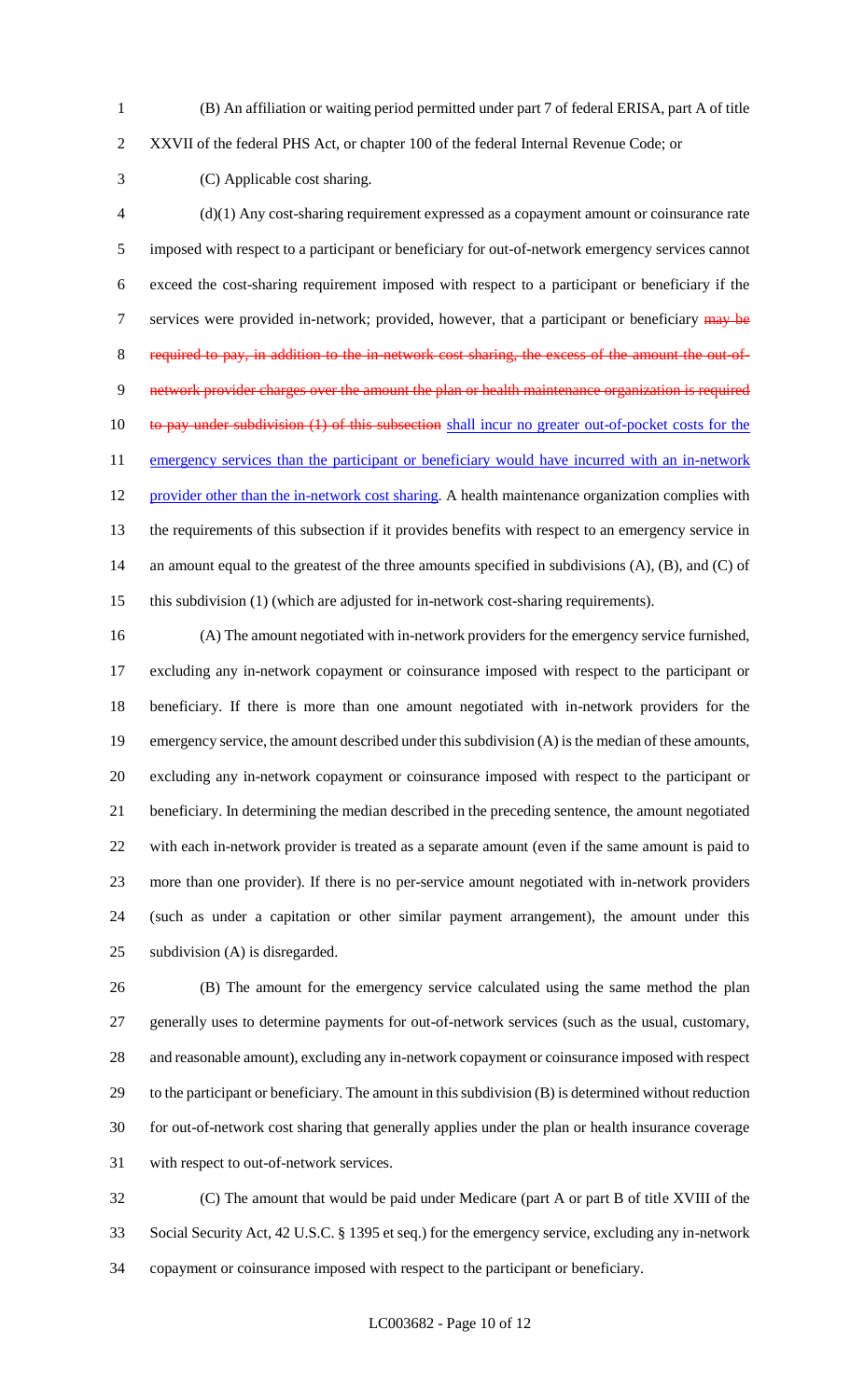(2) Any cost-sharing requirement other than a copayment or coinsurance requirement (such as a deductible or out-of-pocket maximum) may be imposed with respect to emergency services provided out of network if the cost-sharing requirement generally applies to out-of-network benefits. A deductible may be imposed with respect to out-of-network emergency services only as part of a deductible that generally applies to out-of-network benefits. If an out-of-pocket maximum generally applies to out-of-network benefits, that out-of-pocket maximum must apply to out-of-network emergency services.

# (e) The provisions of this section apply for plan years beginning on or after September 23,

2010.

 (f) The provisions of this section shall apply to grandfathered health plans. This section shall not apply to insurance coverage providing benefits for: (1) Hospital confinement indemnity; (2) Disability income; (3) Accident only; (4) Long-term care; (5) Medicare supplement; (6) Limited benefit health; (7) Specified disease indemnity; (8) Sickness or bodily injury or death by accident or both; and (9) Other limited benefit policies. SECTION 5. This act shall take effect upon passage.

======== LC003682 ========

LC003682 - Page 11 of 12